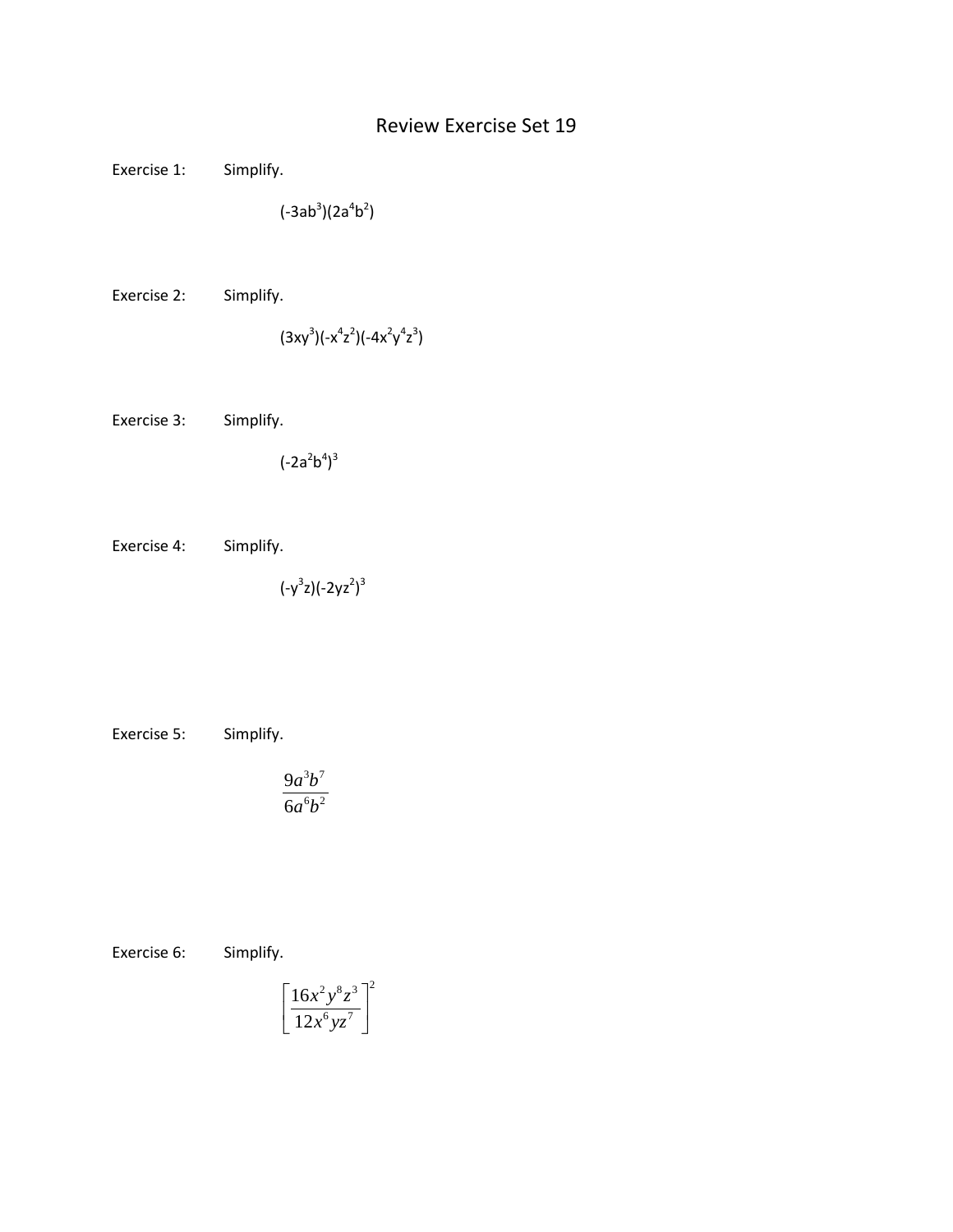## Review Exercise Set 19 Answer Key

Exercise 1: Simplify.

 $(-3ab^3)(2a^4b^2)$ 

Group common terms

$$
= (-3 * 2)(a * a4)(b3 * b2)
$$

Simplify

 $= (-6)(a^{1+4})(b^{3+2})$ **= -6a5 b5** When multiplying variables remember to add the exponents

Exercise 2: Simplify.

 $(3xy^3)(-x^4z^2)(-4x^2y^4z^3)$ 

If a coefficient is not shown in front of a variable it is understood to be a 1

=  $(3xy^3)(-1x^4z^2)(-4x^2y^4z^3)$ 

Group common terms

$$
= (3 * -1 * -4)(x * x4 * x2)(y3 * y4)(z2 * z3)
$$

Simplify

$$
= (-3 * -4)(x^{1+4+2})(y^{3+4})(z^{2+3})
$$
  
= 12x<sup>7</sup>y<sup>7</sup>z<sup>5</sup>

Exercise 3: Simplify.

 $(-2a^2b^4)^3$ 

Distribute the exponent to each term

$$
= (-2)^3 * (a^2)^3 * (b^4)^3
$$

Simplify

$$
= (-2 * -2 * -2) * (a2*3) * (b4*3)
$$
  
= -8a<sup>6</sup>b<sup>12</sup>

When raising an exponent to another exponent you will multiply the exponents together.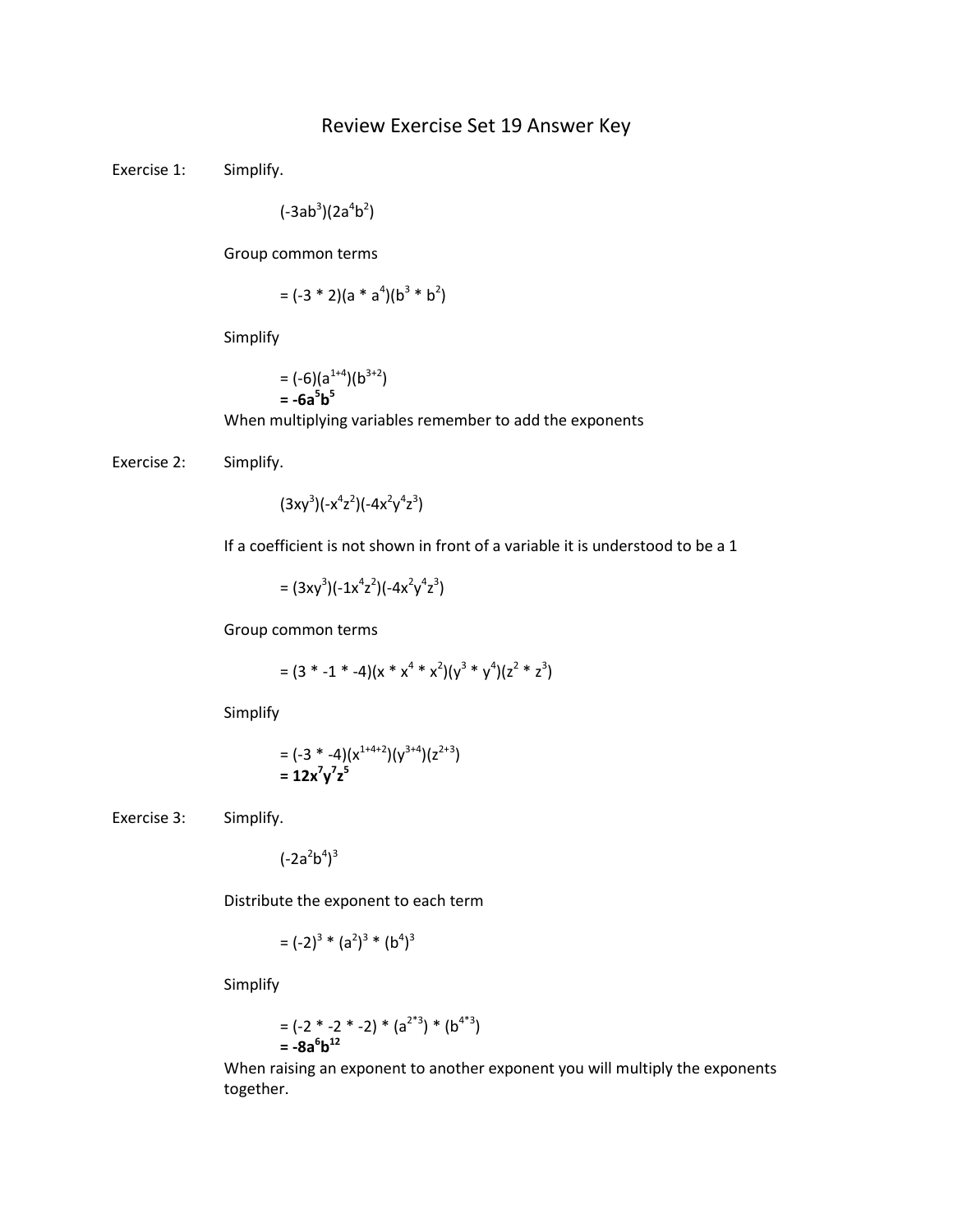Exercise 4: Simplify.

$$
(-y^3z)(-2yz^2)^3
$$
  
=  $(-y^3z)(-2)^3(y)^3(z^2)^3$   
=  $(-y^3z)(-8)(y^{1*3})(z^{2*3})$   
=  $(-y^3z)(-8)(y^3)(z^6)$   
=  $(-1 * -8)(y^3 * y^3)(z * z^6)$   
=  $8(y^{3*3})(z^{1+6})$   
=  $8y^6z^7$ 

Exercise 5: Simplify.

$$
\frac{9a^3b^7}{6a^6b^2}
$$

Factor and reduce coefficients

$$
=\frac{3\times3a^3b^7}{3\times2a^6b^2}
$$

$$
=\frac{3\times3a^3b^7}{3\times2a^6b^2}
$$

$$
=\frac{3a^3b^7}{2a^6b^2}
$$

Reduce the variables by subtracting exponents

$$
=\frac{3b^{7-2}}{2a^{6-3}}
$$

$$
=\frac{3b^5}{2a^3}
$$

When dividing variables with exponents you will subtract their exponents. In order to avoid having negative exponents always subtract the smaller exponent from the larger one. In this problem, we will subtract the  $a^3$  in the numerator from the  $a^6$  in the denominator and the  $b^2$  in the denominator from the  $b^7$  in the numerator.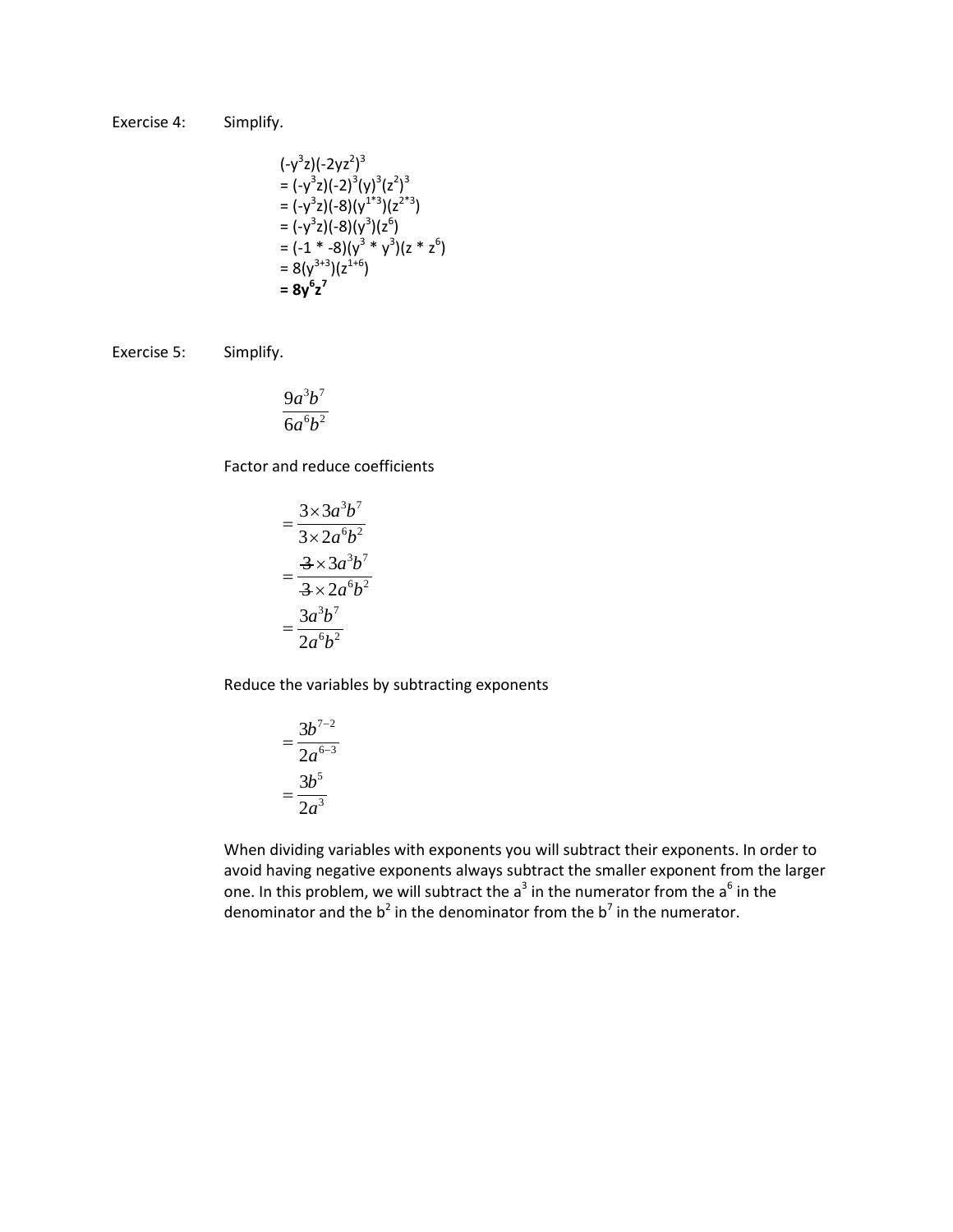Exercise 6: Simplify.

$$
\left[\frac{16x^2y^8z^3}{12x^6yz^7}\right]^2
$$

We will work within the brackets to reduce the fraction before raising it to the second power. This will help to keep the numbers small. So our first step would be to factor and reduce the coefficients.

$$
= \left[\frac{4 \times 4x^2y^8z^3}{4 \times 3x^6yz^7}\right]^2
$$

$$
= \left[\frac{4 \times 4x^2y^8z^3}{4 \times 3x^6yz^7}\right]^2
$$

$$
= \left[\frac{4x^2y^8z^3}{3x^6yz^7}\right]^2
$$

Next, reduce the powers on the variables by subtracting the smaller degrees from the larger ones.

$$
= \left[\frac{4y^{8-1}}{3x^{6-2}z^{7-3}}\right]^2
$$

$$
= \left[\frac{4y^7}{3x^4z^4}\right]^2
$$

Now, we will distribute the exponent outside of the brackets to the each term in the numerator and denominator.

$$
=\frac{(4y^{7})^{2}}{(3x^{4}z^{4})^{2}}
$$

$$
=\frac{(4)^{2}(y^{7})^{2}}{(3)^{2}(x^{4})^{2}(z^{4})^{2}}
$$